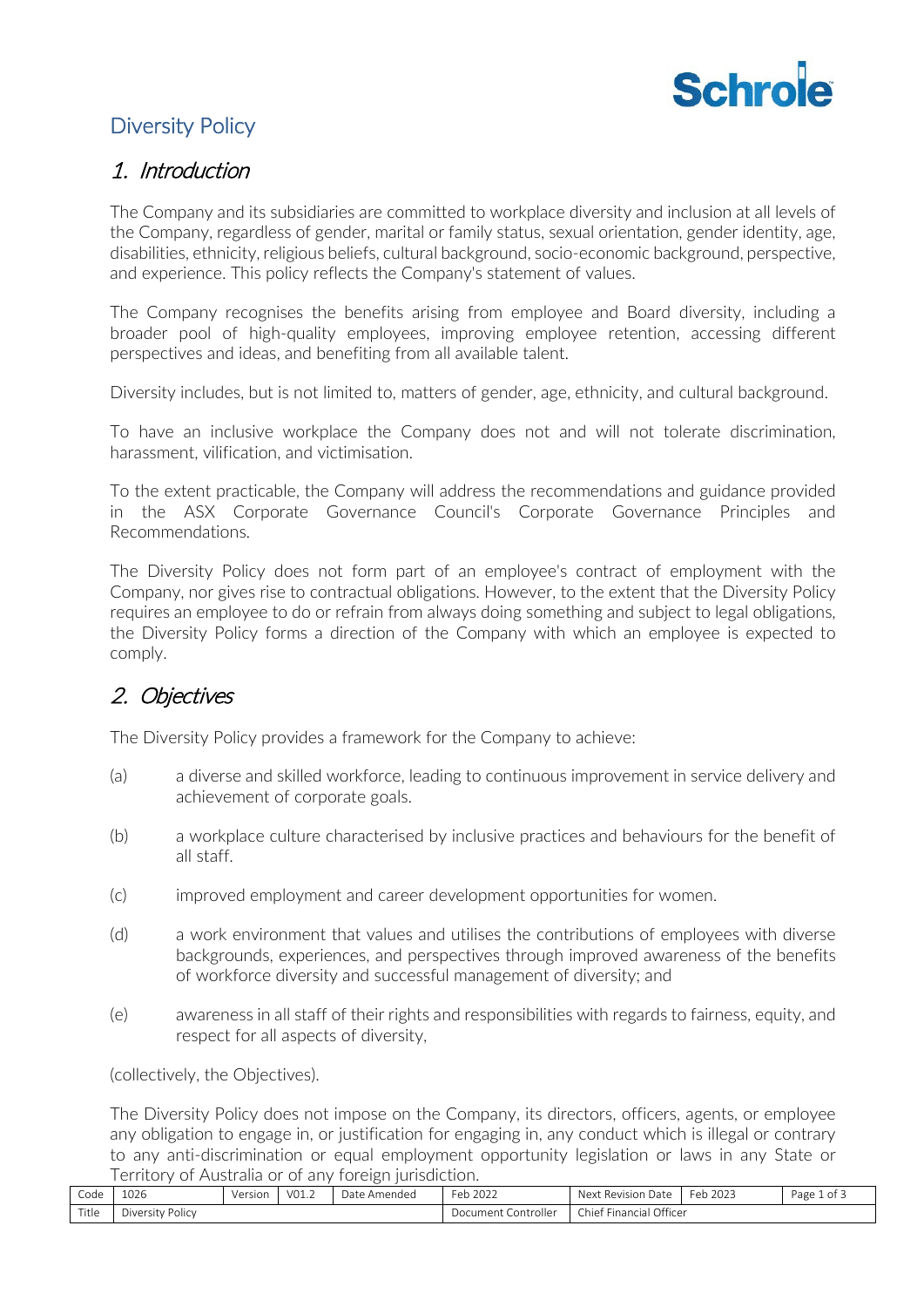

### 3. Responsibilities

#### 3.1 The Board's commitment

The Board is committed to workplace diversity, with a particular focus on supporting the representation of women at the senior level of the Company and on the Board.

The Board is responsible for developing measurable objectives and strategies to meet the Objectives of the Diversity Policy (Measurable Objectives) and monitoring the progress of the Measurable Objectives through the monitoring, evaluation and reporting mechanisms listed below.

The Board will also set Measurable Objectives for achieving gender diversity and monitor their achievement.

The Board will conduct all Board appointment processes in a manner that promotes gender diversity, including establishing a structured approach for identifying a pool of candidates, using external experts where necessary.

#### 3.2 Strategies

The Company's diversity strategies include:

- (a) recruiting from a diverse pool of candidates for all positions, including senior management and the Board.
- (b) the requirement of at least one female candidate to be shortlisted for all appointments including executive and Board positions if a suitably qualified candidate exists in the applications.
- (c) reviewing succession plans to ensure an appropriate focus on diversity.
- (d) identifying specific factors to take account of in recruitment and selection processes to encourage diversity.
- (e) developing programs to develop a broader pool of skilled and experienced senior management and Board candidates, including, workplace development programs, mentoring programs and targeted training and development.
- (f) providing opportunities for employees on extended parental leave to maintain their connection to the Company.
- (g) developing a culture which takes account of domestic responsibilities of employees; and
- (h) any other strategies the Board develops from time to time.

### 4. Monitoring and evaluation

The Chair will monitor the scope and currency of this policy annually.

The Company is responsible for implementing, monitoring, and reporting on the Measurable Objectives.

Measurable Objectives must be reviewed and set annually.

| Code  | 1026             | Version | VO1.2 | Date<br>Amended          | Feb 2022                     | Next<br>. Revision<br>. Date | $\sim$<br>2023<br>Feb | Page 2 of 5 |
|-------|------------------|---------|-------|--------------------------|------------------------------|------------------------------|-----------------------|-------------|
| Title | Diversity Policy |         |       | . Controller<br>Document | Financial Officer<br>Chief I |                              |                       |             |